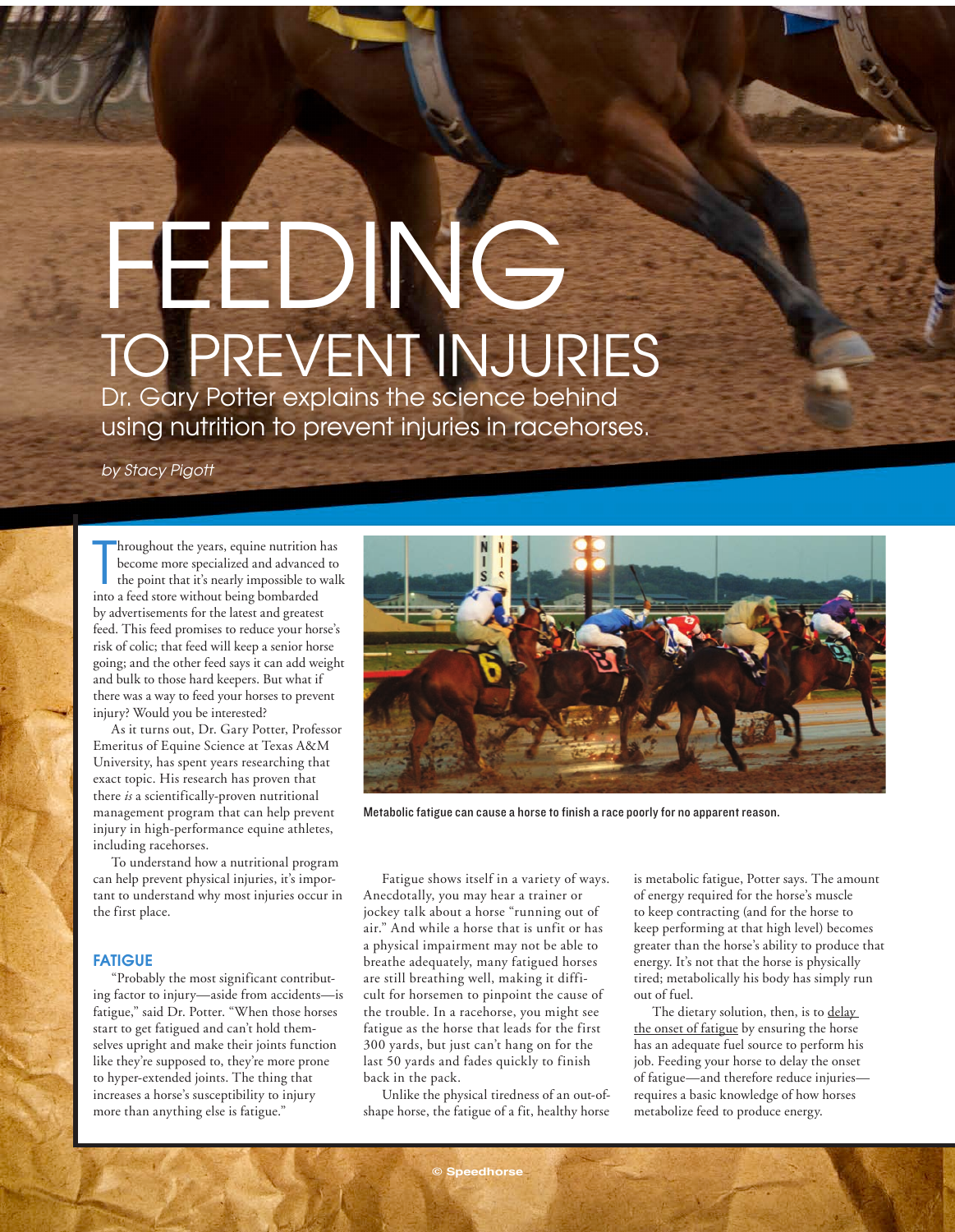

When a horse becomes fatigued, his muscles lack the energy to properly maintain a correct stride and hoof placement, which can lead to joint and leg injuries.

#### Aerobic vs. anaerobic energy production

There are two basic kinds of metabolic energy production—aerobic and anaerobic. Aerobic means "requiring oxygen." The aerobic system is the horse's primary means of energy when he is doing slow work, such as a pleasure horse. At slower speeds, the horse is able to take in enough oxygen to burn fat as a fuel source.

"When the aerobic system is being utilized, the energy in the muscle is produced from the reduction of atmospheric oxygen to carbon dioxide and water. It is quantitatively



Aerobic evergy production, where the oxygen a horse breathes is metabolized into energy, is a slow source of energy production—too slow for the racing Quarter Horse.

dependent on oxygen consumption," said Potter. "The horse has to be going slow enough to take in sufficient air and get sufficient oxygen down through the oxygen transport system, which is all the way through the nose, down through the trachea, down through the lungs, into the blood stream, circulated around the blood stream and out into the muscles. That all takes time. As long as the rate of work the horse is doing doesn't exceed the capacity of the horse to transfer oxygen from the air down to the muscle, then they can work at that rate indefinitely. But it's a very slow source of energy production."

The second system is the anaerobic system. Anaerobic means "relating to an absence of oxygen." The racing Quarter Horse relies on short, fast bursts of speed to perform. The aerobic energy system simply doesn't have time to work. The anaerobic system is a much faster way of supplying energy to the muscles.

"The Quarter Horse racehorse is totally anaerobic. When a horse works as fast as he can work for 25 seconds or less, it's all over with before the oxygen can get from the nose to the muscle. So the extra energy that they have to have to go flying down that track, they've got to have an anaerobic fuel supply or they can't do that.

"The anaerobic energy system is totally dependent on carbohydrate energy, or what you might call sugar energy, that can be metabolized down to a certain point *without oxygen* and produce energy," Potter explained.

## The Protein Myth

Many people mistakenly believe performance horses need a high-protein diet. What they actually need is a diet that meets, but doesn't exceed, their protein requirements.

"Protein is not where it's at," said Potter. "When you overfeed protein, the horse has to get rid of all of that excess nitrogen, which generates heat and is counterproductive to what you are trying to accomplish."

Not only does feeding excessive protein cause metabolic stress for the horse, it is also unnecessarily expensive for the owner/trainer. A balanced diet that meets your horse's protein requirements is safer for your horse and more economical for you.

"When you load a horse in the gates, all the sudden the horse gets an adrenaline surge and he knows he's got to get busy. Now, his energy requirement is so much greater than what he can produce aerobically. He has to shift to his anaerobic energy system."

The "sugar energy" used by the anaerobic system comes from carbohydrates in the horse's diet. It circulates in the horse's blood stream as blood glucose and is stored in the horse's liver and muscles as muscle glycogen. It is this stored muscle glycogen that makes all the difference in how quickly a horse can respond with bursts of energy.

"If a racehorse has a source of glycogen stored in the muscle, then he can produce that energy needed for really quick action, and a lot of it, for several seconds, which is all you need," Potter says.

Likewise, if a horse does not have enough stored muscle glycogen to draw from, he will lack the muscle energy needed to respond with speed and precision.

"When a racehorse gets to the second half of the race, if there's any glycogen left in that muscle, he can still go. But if there's not any